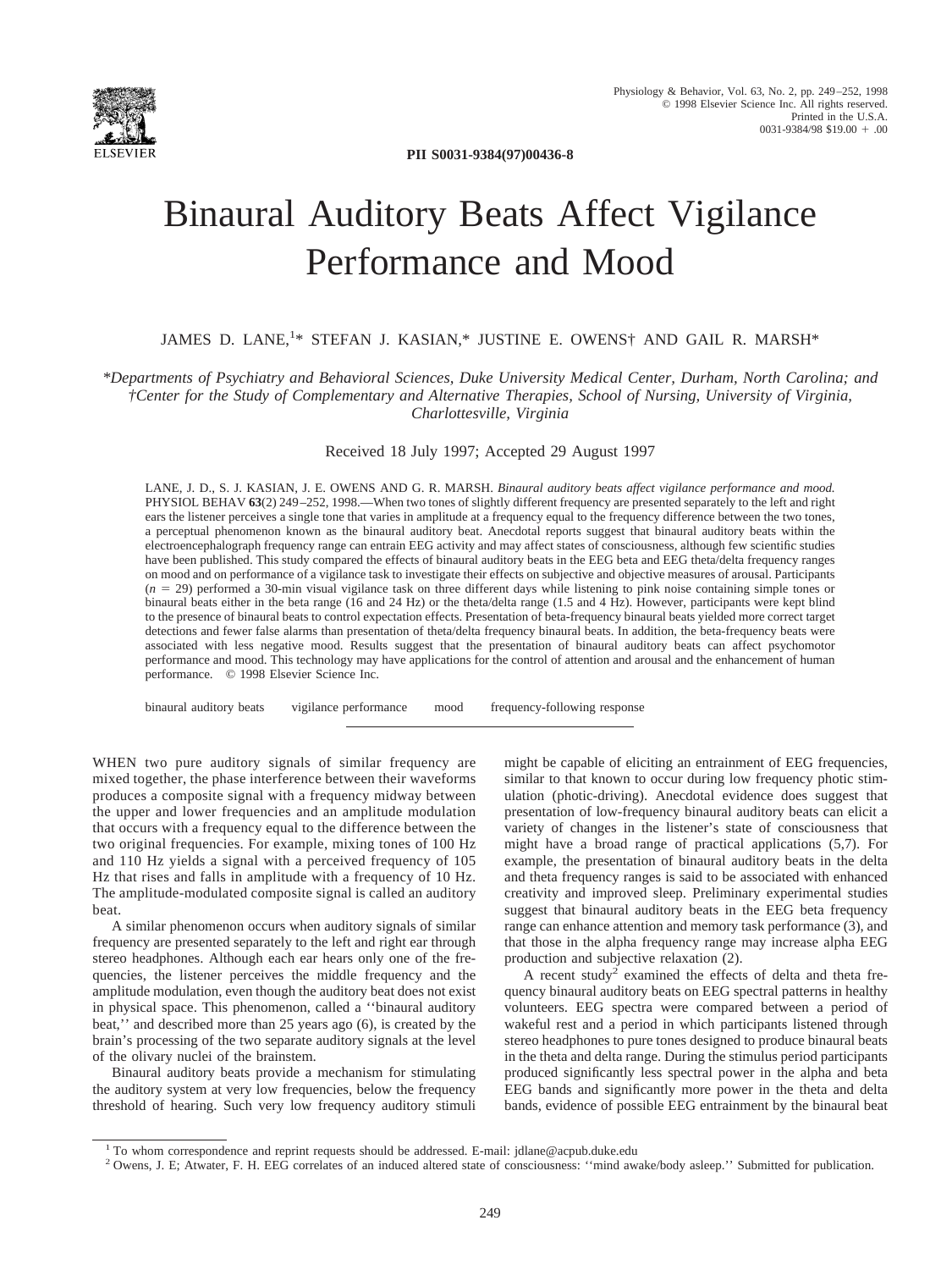stimuli. During stimulation participants reported subjective experiences similar to meditative, trance, or hypnagogic states.

Taken together, the anecdotal, clinical, and preliminary experimental evidence suggests that the presentation of binaural auditory beats may produce controllable changes in EEG and/or subjective states of consciousness. Only the most recent studies include sufficient experimental controls and can be considered as scientific investigations. Even so, the value of potential applications of a technology for self-control of EEG patterns and states of consciousness argues for continued investigation of the binaural beat phenomenon and its psychophysiological effects.

The present study was designed to investigate whether different patterns of binaural-beat stimulation could produce changes in level of arousal and alertness manifested in behavior and mood. A double-blind cross-over design was used to compare two distinct patterns of binaural-beat signals, one containing binaural beats in the EEG-beta frequency range and the other binaural beats in the EEG-delta/theta range. These patterns were selected because these EEG frequency bands are typically associated with states of alertness versus drowsiness, and entrainment of these frequencies might thus enhance or impair alertness. The binaural-beat signals were presented continuously during the performance of a 30-min vigilance task that required continuous video monitoring and responses to infrequent targets. We predicted that presentation of binaural-beat signals in the EEG beta frequency range would elicit better task performance in this monotonous task (more correct detection of targets and fewer false alarms) than presentation of binaural beat signals that entrained EEG frequencies in the theta/ delta range. We also expected that differential stimulation would affect the mood changes associated with the monotonous task, especially those related to subjective alertness and fatigue.

#### MATERIALS AND METHODS

## *Subjects*

Volunteers were recruited by advertisement from the Duke University community. They were required to be in good health, have normal hearing and vision (corrected or uncorrected), and be free from acute illness or use of medications. Thirty-two people were recruited and 29 completed the protocol. This group had a mean age ( $\pm$ SD) of 32 ( $\pm$ 10) years with a range from 19 to 51 years. The group contained 19 females and 10 males; 20 whites, 8 blacks, and 1 Asian; 18 employed workers and 11 students. All volunteers were nonsmokers. Each received \$30 for completion of the study.

## *Materials*

*Binaural beat stimulation.* Binaural beat signals were presented stereophonically by cassette tape.<sup>3</sup> Three different tapes were prepared as follows. All three tapes contained a background of ''pink noise'' with uniform amplitude in the frequency spectrum from 40–320 Hz and decreasing amplitude (12 db/octave) at frequencies above and below these limits. Tapes also contained carrier tones at 100, 200, 250, and 300 Hz, which had amplitudes 15 db above the amplitude of the pink noise. The tape constructed for the training session contained no binaural beat stimuli, but the tapes for the two experimental treatments did. For the delta/theta condition the 100-Hz tone was presented with a 1.5-Hz binaural beat, the 200 and 250 Hz tones were presented with 4-Hz binaural beats, and the 300-Hz tone was presented with no binaural beat.

Thus, this tape included binaural beats at 1.5 and 4 Hz. For the beta condition the 200-Hz tone was presented with a 16-Hz binaural beat and the 300-Hz tone was presented with a 24-Hz binaural beat. The 100 and 250-Hz tones were presented with no binaural beat. The tape for the beta condition contained binaural beats at 16 and 24 Hz. Subjectively the three tape recordings sounded exactly alike, described by subjects as similar to the constant monotonous roar of a waterfall or the sound inside a large propeller-driven airplane. The presence of binaural beats was very difficult to detect when the tapes were listened to by the experimenters, and none of the participants reported noticing them. The tapes were played to subjects through stereo headphones, and volume was set to a comfortable listening level.

*Vigilance task.* A continuous performance vigilance task was administered using a personal computer (Compaq 386 SX), which contained a multifunction data acquisition and timing card (ADA1100; Real Time Devices, State College, PA) configured to measure response times with a precision of 1 ms. The vigilance task was administered using a special-purpose computer program written by J. D. L. It can be summarized as follows.

The participant watched the VGA video monitor as individual stimuli of 5-cm height were displayed at a rate of 1/s and a duration of 100 ms. The stimuli were capital letters that were selected at random from a list of 20 capitals that excluded those with similar shapes (e.g. O and Q). On 10% of stimulus presentations, the previous letter was repeated. This repetition of a stimulus was the target for the participant to detect. The computer program presented 1 target in each block of 10 stimuli (every 10-s interval) to insure that 6 targets were presented each minute, although the position of the target within the block was random. The intervals between targets ranged from 0 to 18 stimuli. The participant pressed the spacebar of the keyboard as quickly as possible each time a target was detected. The total duration of the vigilance task was 30 min. Instructions emphasized the importance of continuous monitoring for targets, rapid responding, and the importance of maintaining good performance throughout the entire task. The computer program administered all stimuli and recorded the parameters of each stimulus trial. Response latency was measured for all keypresses and recorded with stimulus data for later analysis.

*Mood assessment.* The Profile of Mood States (POMS; EdITS, San Diego, CA) was used to assess changes in mood. The POMS contains 65 adjective rating items (0 to 4 scale) that describe feelings people experience (e.g., friendly, tense, grouchy, etc.). Item ratings can be summarized on standard scales that represent six general moods: tension-anxiety; depression-dejection; angerhostility; vigor-activity; fatigue-inertia; and confusion-bewilderment (4). This inventory was administered before and after the vigilance task to assess task-related changes in mood.

#### *Procedure*

Participants were kept blind to the true purpose of the study. When volunteers were recruited, they were told that the study was intended to evaluate a new computerized vigilance task and to assess how stable performance was over several days. Throughout the study, they were told that task conditions were identical across days and that the tape-recorded sounds were intended to provide a uniform monotonous auditory background that would block out any external sounds. Participants were not told about the differences in the treatment conditions or the presence of auditory binaural beats on the tape recordings. This deception was judged to

<sup>&</sup>lt;sup>3</sup> Cassette tapes were prepared specifically for this project by F. Holmes Atwater of The Monroe Institute, Faber, VA, and we are grateful for his assistance. Further details of their content and construction are available from J. D. L.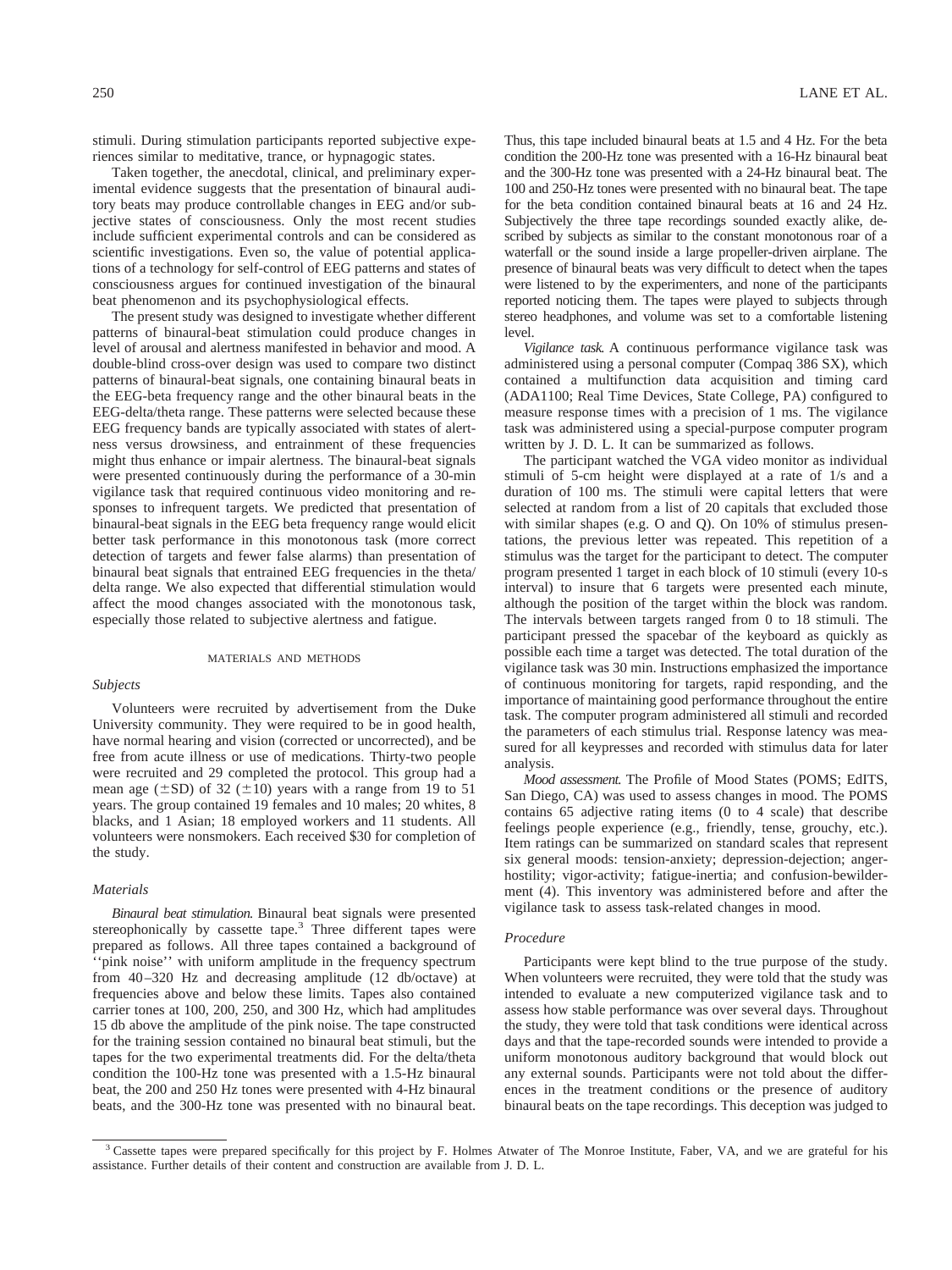be necessary to prevent expectation bias regarding treatment effects. Furthermore, keeping participants unaware of the presence of binaural-beat stimulation prevented the distraction of actively listening to the tape recordings in order to determine their content, which could help to maintain arousal during the task and interfere with the development of a vigilance decrement. Use of this deception was approved by the Medical Center Institutional Review Board, and participants were debriefed at the conclusion of the study.

Each volunteer took part in three experimental sessions that were identical except for the treatment condition. Sessions were scheduled beginning between 1300 and 1600 hours, and all sessions for a participant were scheduled at the same time of day. Participants were asked to abstain from recreational drugs and alcohol for at least 24 h prior to testing and to get a normal night's sleep. Compliance was confirmed by self-report. The first experimental session was intended for training and to provide a stable level of performance for the two subsequent test sessions. The control tape recording, which contained the same sounds but no binaural beats, was presented during the training session. The beta and theta/delta treatment conditions were presented in the second and third sessions. The tape cassettes were blind-coded so that treatments were presented double-blind, and the order of treatments was counterbalanced across subjects.

Each session began with the completion of a short battery of questionnaires. The first session included completion of informed consent procedures followed by completion of demographic and health history forms. During the second and third sessions different psychological questionnaires were completed during this time. The POMS was completed at the end of this battery each day, immediately before the vigilance task, with instructions to describe feelings at that moment.

The computer program displayed instructions for the vigilance task on the monitor and presented samples of the stimuli. The experimenter reviewed the instructions with the participant, and the participant's questions were answered. Participants then completed a 1-min practice/warm-up trial of the vigilance task, and performance feedback was provided upon completion. When the experimenter was convinced that the participant understood how to perform the task, the actual task was begun.

The participant performed the task while seated at a desk in a swivel chair. The room was dimly lit. The experimenter adjusted the stereo headphones and started the tape playback. Auditory volume was adjusted to a comfortable listening level for the participant that would block perception of external sounds. Then the experimenter left the room, and the participant began the 30-min vigilance task after a brief delay. The tape-recorded binaural-beat stimulation was presented continuously during the task. Immediately after completion of the task, the participant completed a second POMS to indicate how she or he felt at that moment. The experimenter reviewed a summary of performance to insure that instructions had been followed and reasonable levels of success obtained. However, participants received only general positive feedback each day.

#### RESULTS

## *Vigilance Performance*

Task performance was scored as the number of correct target detections (out of a possible 180 targets) and the number of false alarms (when a keypress response was made to a nontarget stimulus). The number of hits and false alarms in the beta and theta/ delta binaural beat conditions were compared by paired *t*-test. Because we proposed a directional hypothesis, that beta frequency beats would improve performance compared to theta/delta frequency beats, a one-tailed test was used to maximize statistical power from our sample.

A total of 180 targets were presented during the 30-min task. Participants detected a significantly larger number of targets when exposed to the beta-frequency binaural beats (mean  $= 153.5$ ,  $SD = 23.6$ ) than when exposed to theta/delta-frequency binaural beats (mean  $= 147.6$ , SD  $= 34.7$ ). The difference in the number of correct detections was  $5.9 \pm 3.4$  (mean  $\pm$  SEM), which yielded  $t(28) = 1.7$  ( $p < 0.05$ ). In contrast, participants produced more false alarms in the theta/delta condition (mean =  $8.7$ , SD = 12.2) than in the beta condition (mean  $= 6.6$ , SD  $= 9.4$ ). The difference in false alarms was  $2.0 \pm 0.9$  (mean  $\pm$  SEM), which yielded *t*(28)  $= 2.26$  ( $p < 0.02$ ). Thus, the binaural beat treatments had the predicted effects on vigilance task performance.

To determine whether the treatments had differential effects on performance decrements during the vigilance task, performance scores for six 5-min periods were analyzed with a two-condition (beta versus theta/delta) by 6-period repeated-measures analysis of variance, using Greenhouse-Geisser corrections. The effect of period was significant for correct detections  $(F(5, 135) = 7.63, p <$ 0.0008), but the condition by period interaction was not (*F*(5, 135)  $= 1.40, p < 0.24$ ). Although there was a significant decrement in correct detections over time during the task, the rate of decrement did not differ significantly between the beta and theta/delta conditions. For false alarms, neither the period effect or the interaction were significant (both  $p > 0.20$ ).

## *Subjective Mood*

POMS scale scores were evaluated by two condition  $\times$  two period repeated-measures analysis of variance, in which the interaction tested the hypothesis that the binaural-beat stimuli would alter how the vigilance task affected mood. The main effect of period represented the effects of the vigilance task itself, regardless of treatment. We did not propose directional hypotheses for each of the six mood scales of the POMS, and thus used this omnibus approach to detect treatment effects.

As demonstrated by significant interactions, the binaural-beat condition affected scores for confusion/bewilderment  $(F(1, 28))$  = 7.30,  $p < 0.01$ ) and fatigue/inertia ( $F(1, 28) = 4.07$ ,  $p < 0.05$ ), with a trend observed in scores for depression/dejection (*F*(1, 28)  $=$  3.81,  $p$  < 0.06). Scores for confusion/bewilderment rose more from the beginning to the end of the vigilance task when the participant listened to theta/delta binaural beats (mean  $= 1.9$ ,  $SE = 0.4$ ,  $p < 0.0001$ ), than when beta binaural beats were presented (mean =  $0.9$ , SE =  $0.4$ ,  $p < 0.03$ ). Moreover, scores for fatigue/inertia also rose more when the participant listened to theta/delta binaural beats (mean = 3.6,  $SE = 0.7$ ,  $p < 0.0001$ ), than when beta binaural beats were presented (mean  $= 2.3$ , SE  $=$ 0.8,  $p < 0.005$ ). In contrast, depression/dejection scores rose slightly (mean =  $0.3$ , SE =  $0.2$ ) when participants listened to the theta/delta binaural beats during the vigilance task and dropped slightly (mean  $= -0.4$ , SE  $= 0.4$ ) when they listened to beta binaural beats.

Scores for vigor/activity did not contain a significant condition by period interaction, although there was a significant period effect  $(F(1, 28) = 25.02, p < 0.0001)$ . Scores dropped from the beginning to the end of the task (mean  $= -2.9$ ).

#### DISCUSSION

The results of this study provide evidence that presentation of simple binaural auditory beat stimuli during a 30-min vigilance task can affect both the task performance and the changes in mood associated with the task. The observed effects were consistent with our predictions regarding differential effects on alertness and